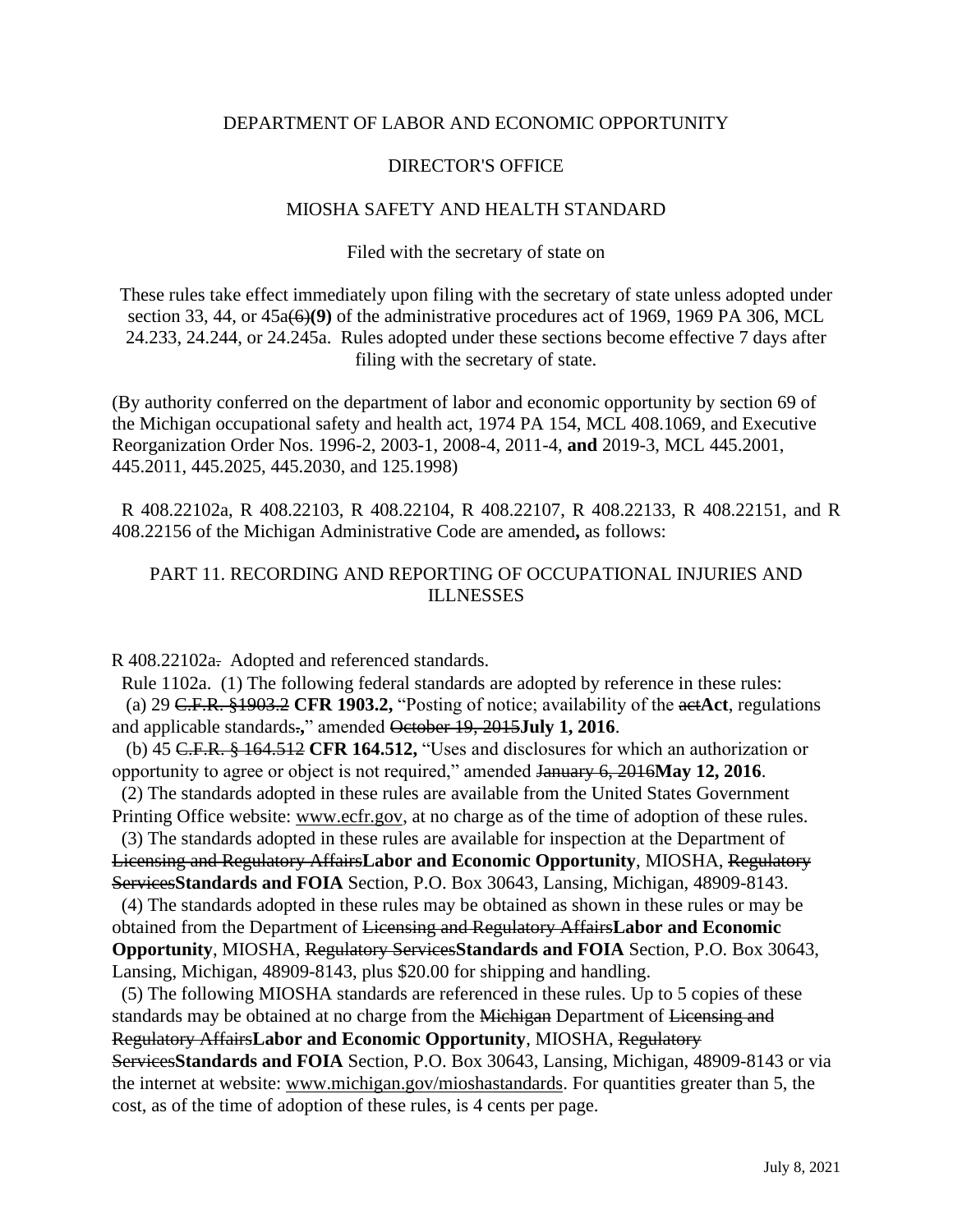(a) Occupational Health Standard Part 380**.** "Occupational Noise Exposure in General Industry," R 325.60101 to R 325.60128.

 (b) Occupational Health**General Industry Safety and Health** Standard Part 554**.** "Bloodborne Infectious Diseases," R 325.70001 to R 325.70018.

R 408.22103 Exceptions; applicability; petitions.

 Rule 1103. (1) Both of the following provisions apply to exemptions based on employee numbers and industry classifications:

 (a) If your company had 10 or fewer employees at all times during the last calendar year, you do not need to keep MIOSHA injury and illness records unless MIOSHA, the United States Bureau of Labor Statistics (BLS), or the United States Department of Labor Occupational Safety and Health Administration (OSHA), informs you, in writing, that you must keep records according to R 408.22141, R 408.22141a, R 408.22141b, or R 408.22142. However, as required by R 408.22139, all employers covered by the act shall report to MIOSHA any workplace incident that results in a fatality, inpatient hospitalization, amputation, or loss of an eye.

 (b) If your company had more than 10 employees at any time during the last calendar year, you must keep MIOSHA injury and illness records unless your establishment is classified as a partially exempt industry under this rule.

 (2) Both of the following provisions apply to implementation of employee number based exemptions:

 (a) Is the partial exemption for size based on the size of my entire company or on the size of an individual business establishment? The partial exemption for size is based on the number of employees in the entire company.

 (b) How do I determine the size of my company to find out if I qualify for the partial exemption for size? To determine if you are exempt because of size, you must determine your company's peak employment during the last calendar year. If you did not have more than 10 employees at any time in the last calendar year, then your company qualifies for the partial exemption for size.

 (3) Both of the following provisions apply to basic requirements for partial exemption for establishments in certain industries:

 (a) If your business establishment is classified in a specific industry group listed in Appendix A, you do not need to keep MIOSHA injury and illness records unless MIOSHA, the United States Bureau of Labor Statistics (BLS), or the United States Department of Labor Occupational Safety and Health Administration (OSHA), informs you, in writing, that you must keep the records according to R 408.22141, R 408.22141a, R 408.22141b, or R 408.22142. However, all employers must report to MIOSHA any workplace incident that results in an employee's fatality, inpatient hospitalization, amputation, or loss of an eye as required by R 408.22139.

 (b) If 1 or more of your company's establishments are classified in a nonexempt industry, then you must keep MIOSHA injury and illness records for all of such establishments unless your company is partially exempted because of size under these rules.

 (4) Is the partial industry classification exemption based on the industry classification of my entire company or on the classification of individual business establishments operated by my company? The partial industry classification exemption applies to individual business establishments. If a company has several business establishments engaged in different classes of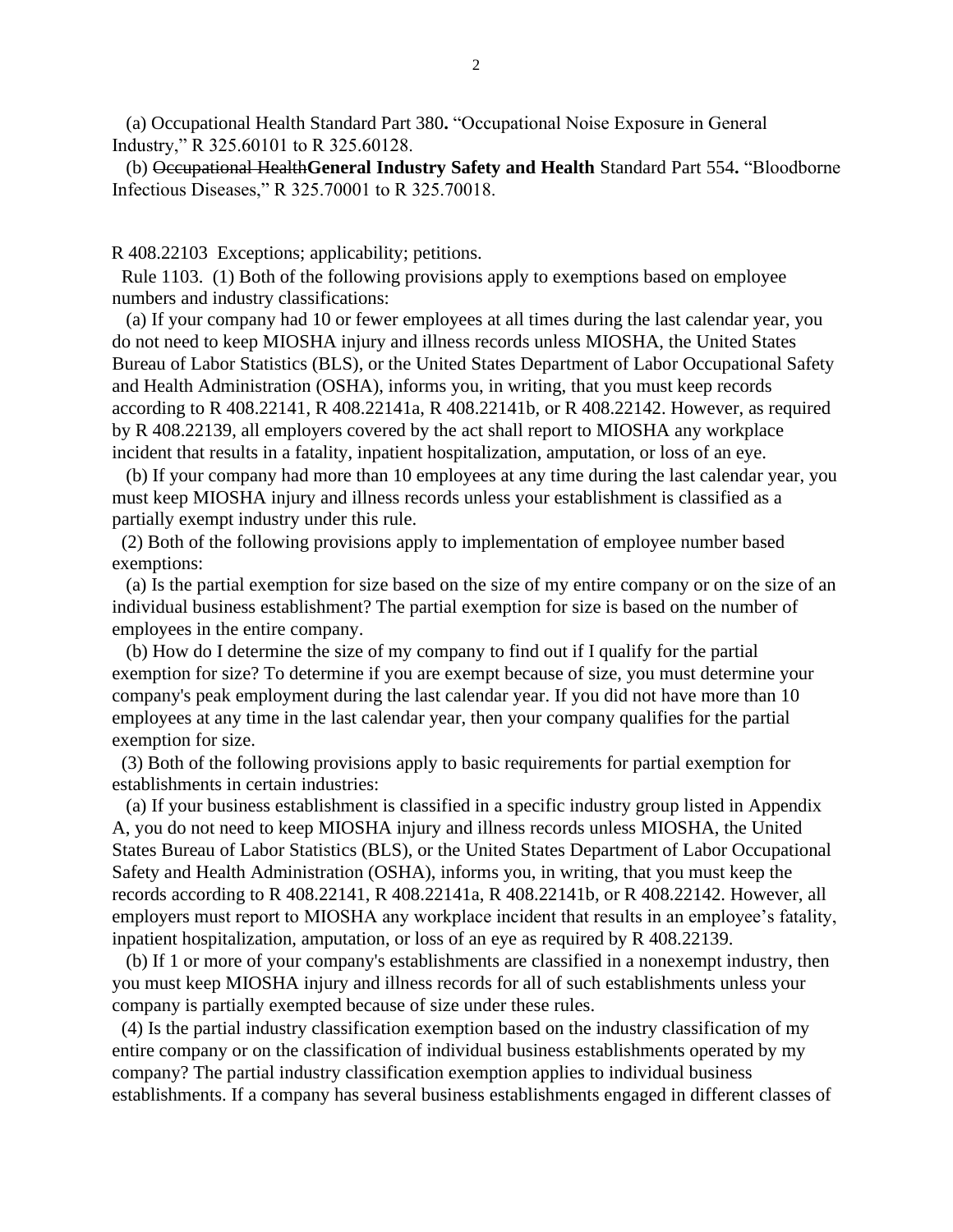business activities, some of the company's establishments may be required to keep records, while others may be partially exempt.

 (5) How do I determine the correct North American Industry Classification System (NAICS) code for my company or for individual establishments? You may determine your NAICS code by using 1 of the following methods, or you may contact your nearest OSHA office or state agency for help in determining your NAICS code:

 (a) You may use the search feature at the U.S. Census Bureau NAICS main Web page: http://www.census.gov/eos/www/naics/. In the search box for the most recent NAICS, enter a keyword that describes your kind of business. A list of primary business activities containing that keyword and the corresponding NAICS codes will appear. Choose the 1 code that most closely corresponds to your primary business activity, or refine your search to obtain other choices.

 (b) Rather than searching through a list of primary business activities, you may also view the most recent complete NAICS structure with codes and titles by clicking on the link for the most recent NAICS on the U.S. Census Bureau NAICS main Web page:

http://www.census.gov/eos/www/naics/**https://www.census.gov/naics**. Then click on the 2-digit sector code to see all the NAICS codes under that sector. Then choose the 6-digit code of your interest to see the corresponding definition, as well as cross-references and index items, when available.

 (c) If you know your old standard industrial classification (SIC) code, you can also find the appropriate 2002 NAICS code by using the detailed conversion (concordance) between the 1987 SIC and 2002 NAICS available in Excel format for download at the ''Concordances'' link at the U.S. Census Bureau NAICS main Web page:

http://www.census.gov/eos/www/naics/**https://www.census.gov/naics**.

 (6) The department of licensing and regulatory affairs**labor and economic opportunity** shall supply copies of the forms provided for in these rules and shall compile, correct, and analyze data obtained pursuant to these rules. The department shall process petitions for exceptions to these rules from public employers. The Occupational Safety and Health Administration (OSHA) of the United States Department of Labor shall process petitions for exceptions from private employers to ensure uniformity between federal and state rules.

R 408.22104 Definitions; A to D.

 Rule 1104. (1) "Act" means the Michigan occupational safety and health act (MIOSHA), 1974 PA 154, MCL 408.1001 to 408.1094.

 (2) "Affected employee" means an employee who is affected by the granting or denial of an exception, or an authorized representative as defined by the act.

 (3) "Amputation" means the traumatic loss of a limb or other external body part. Amputation includes all of the following:

 (a) A part, such as a limb or appendage, that has been severed, cut off, or amputated, either completely or partially.

(b) Fingertip amputations with or without bone loss.

(c) Medical amputations resulting from irreparable damage.

 (d) Amputations of body parts that have since been reattached. Amputations do not include avulsions, enucleations, deglovings, scalpings, severed ears, or broken or chipped teeth.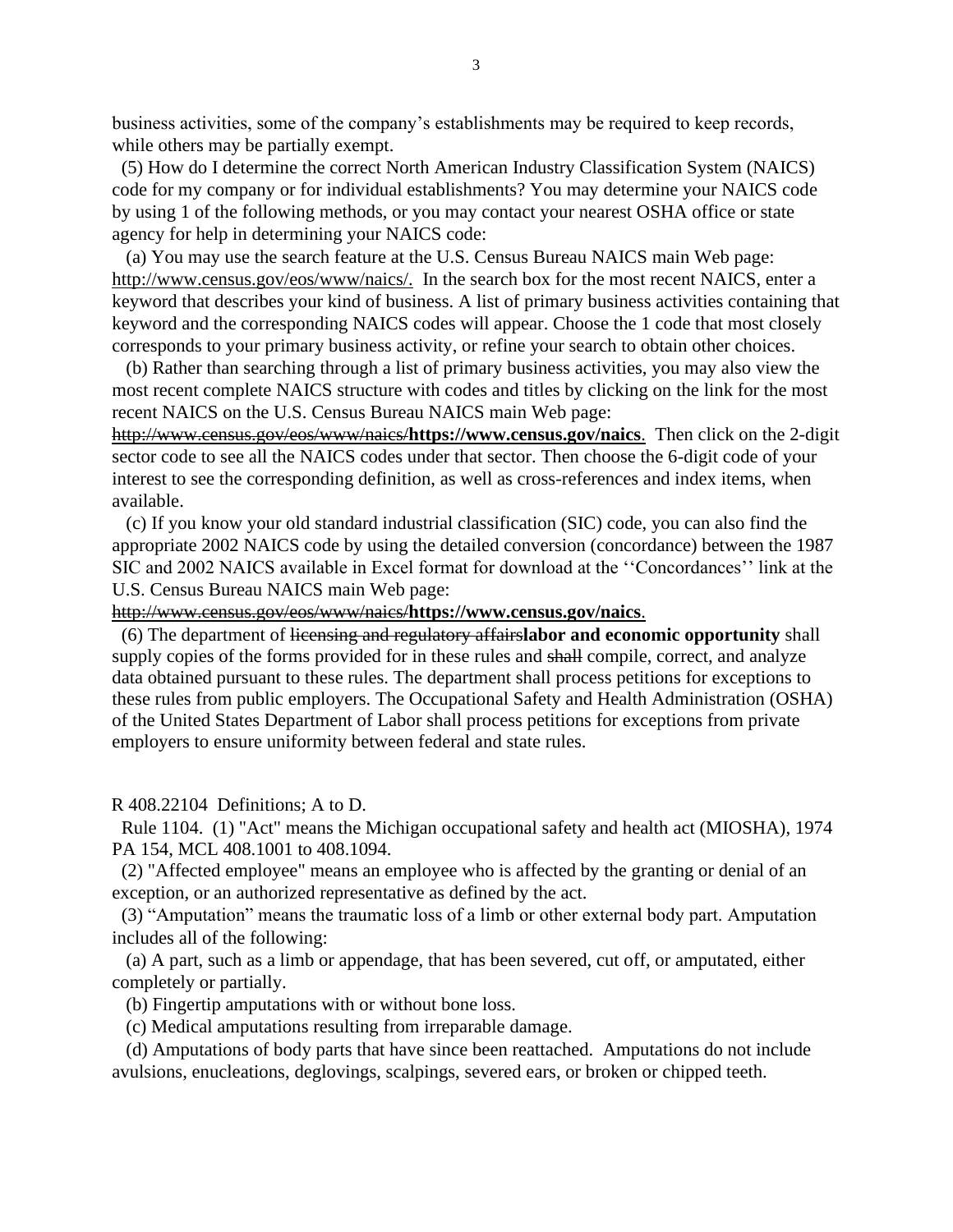(4) "Department" means the department of licensing and regulatory affairs**labor and economic opportunity**.

 (5) "Director" means the director of the department of licensing and regulatory affairs**labor and economic opportunity**.

#### R 408.22107 Definitions; O to Y.

 Rule 1107. (1) "Occupational injury or illness" means an abnormal condition or disorder. Occupational injury is a result of a work accident or from an exposure involving a single incident in the work environment and includes, but is not limited to, a cut, fracture, sprain, or amputation. Occupational illnesses include both acute and chronic illnesses, including, but not limited to, a skin disease, respiratory disorder, or poisoning. Injuries and illnesses are recordable only if they are new, work-related cases that meet 1 or more of the recording criteria of these rules.

 (2) "Other potentially infectious material" means other potentially infectious material as defined in Occupational Health**General Industry Safety and Health** Standard Part 554**.** "Bloodborne Infectious Diseases," as referenced in R 408.22102a. These materials include the following:

(a) Human bodily fluids, tissues, and organs.

 (b) Other materials infected with the HIV or hepatitis B (HBV) virus, such as laboratory cultures or tissues from experimental animals.

 (3) "Physician or other licensed health care professional" means a physician or other licensed health care professional who is an individual and whose legally permitted scope of practice, that is, license, registration, or certification, allows him or her to independently perform, or be delegated the responsibility to perform, the activities described by these rules.

 (4) "Recordable injuries and illness" means an injury or illness that meets the general recording criteria, and therefore is recordable, if it results in any of the following:

(a) Death.

(b) Days away from work.

(c) Restricted work or transfer to another job.

(d) Medical treatment beyond first-aid.

(e) Loss of consciousness.

 An employer must also consider a case as meeting the general recording criteria if it involves a significant injury or illness diagnosed by a physician or other licensed health care professional, even if it does not result in death, days away from work, restricted work or job transfer, medical treatment beyond first-aid, or loss of consciousness.

 (5) "Standard threshold shift" means a change in the hearing threshold relative to the baseline audiogram of an average of 10 dB or more at 2000, 3000, and 4000 Hz in either ear.

(6) "You" means an employer as defined in section 5 of **the act,** 1974 PA 154, MCL 408.1005.

R 408.22133 Retention and updating.

 Rule 1133. (1) Basic requirement. You must save the MIOSHA 300 Log, the privacy case list, if one exists, the annual summary**,** 301 and the MIOSHA 301 Incident Report forms for 5 years following the end of the calendar year that these records cover.

(2) All of the following apply to implementation of subrule (1) of this rule: